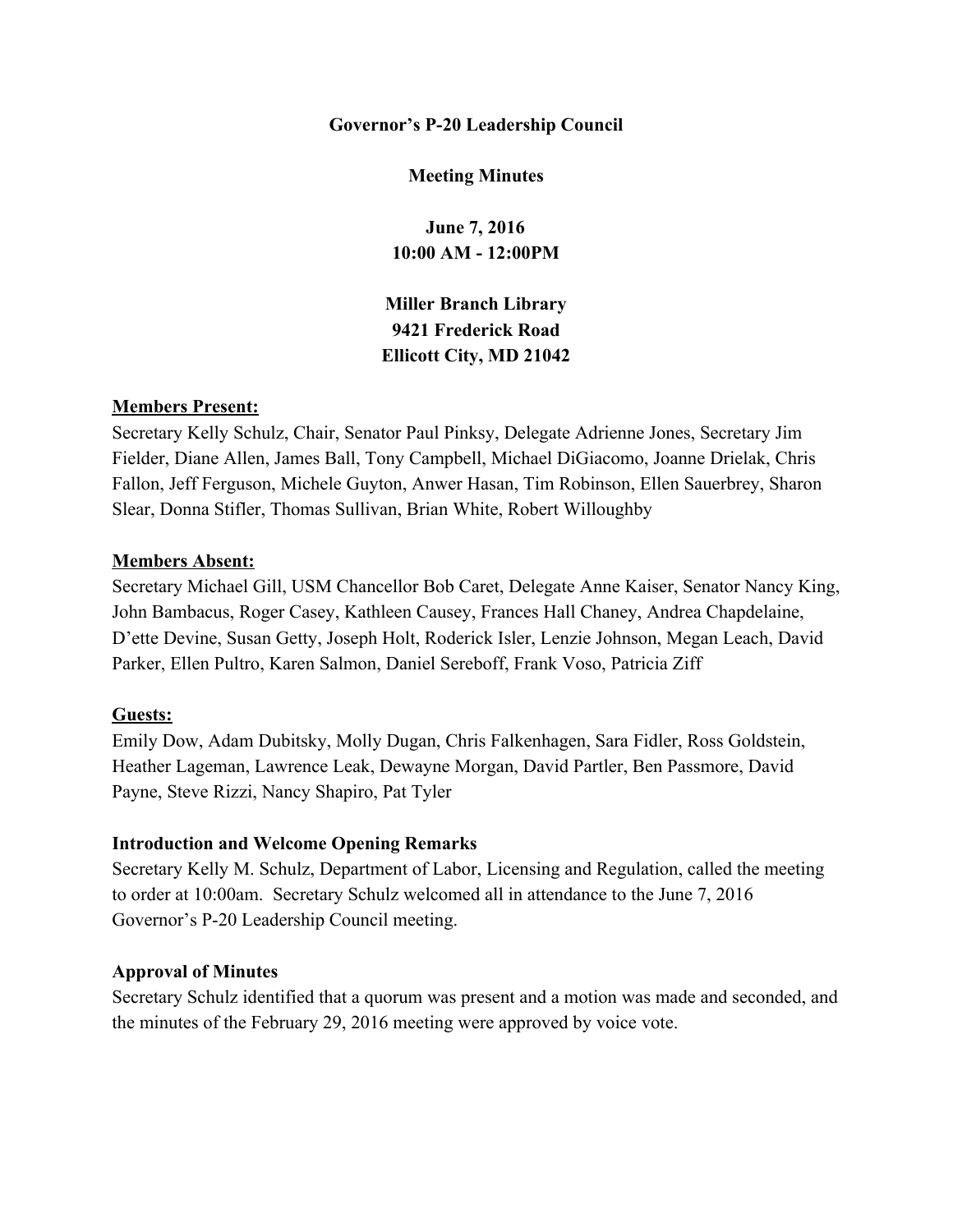# **Legislative Update**

*Amanda Stakem Conn, Esquire Director of Education Policy and Government Relations, MSDE* 

Amanda Conn gave a legislative overview of five education and workforce related bills from the 2016 General Assembly Session.

- 1. SB 376: Pathways in Technology Early College High (P-TECH) Schools Act of 2016
- 2. SB 1126: Linking Youth to New Experiences (LYNX) High School
- 3. SB 1173/HB 1406: Task Force to Study the Adult High School Concept
- 4. SB 493: Teacher Induction, Retention, & Advancement Act of 2016
- 5. SB 905/HB 999: Commission on Innovation & Excellence in Education

# **Presentation: The College and Career Readiness and College Completion Act of 2013** *Senator Paul Pinsky*

Senator Pinsky gave a presentation on Maryland's progress in implementing the College and Career Readiness and College Completion Act of 2013, which established the state's goal of 55% college completion for all students.

The Act intends to increase the number of college graduates, increase the rigor and preparation for students entering the workforce, reduce remediation required for students entering college, reduce the cost of college, and close the gap between graduation requirement and college and career readiness.

K-12 components of the Act add a fourth year of math for High School students, assesses students on their readiness by the end of the junior year, provides transition courses and opportunities to improve areas of weakness during the senior year then reassess students readiness after transition work in Senior year, and expands dual enrollment opportunities for students to enroll in community college courses.

Community College components of the Act encourage the use of new remediation models, requires pathways/ degree plans upon enrollment, cap the number of credits needed to earn an AA, codified the goal that students earn an AA before transitioning to a four-year institution, and requires MHEC to implement a statewide reverse transfer agreement.

Four-year Institution components of the Act require pathways and degree plans in place by accumulation of 45 credits, limit the number of credits needed to achieve a BS/ BA, require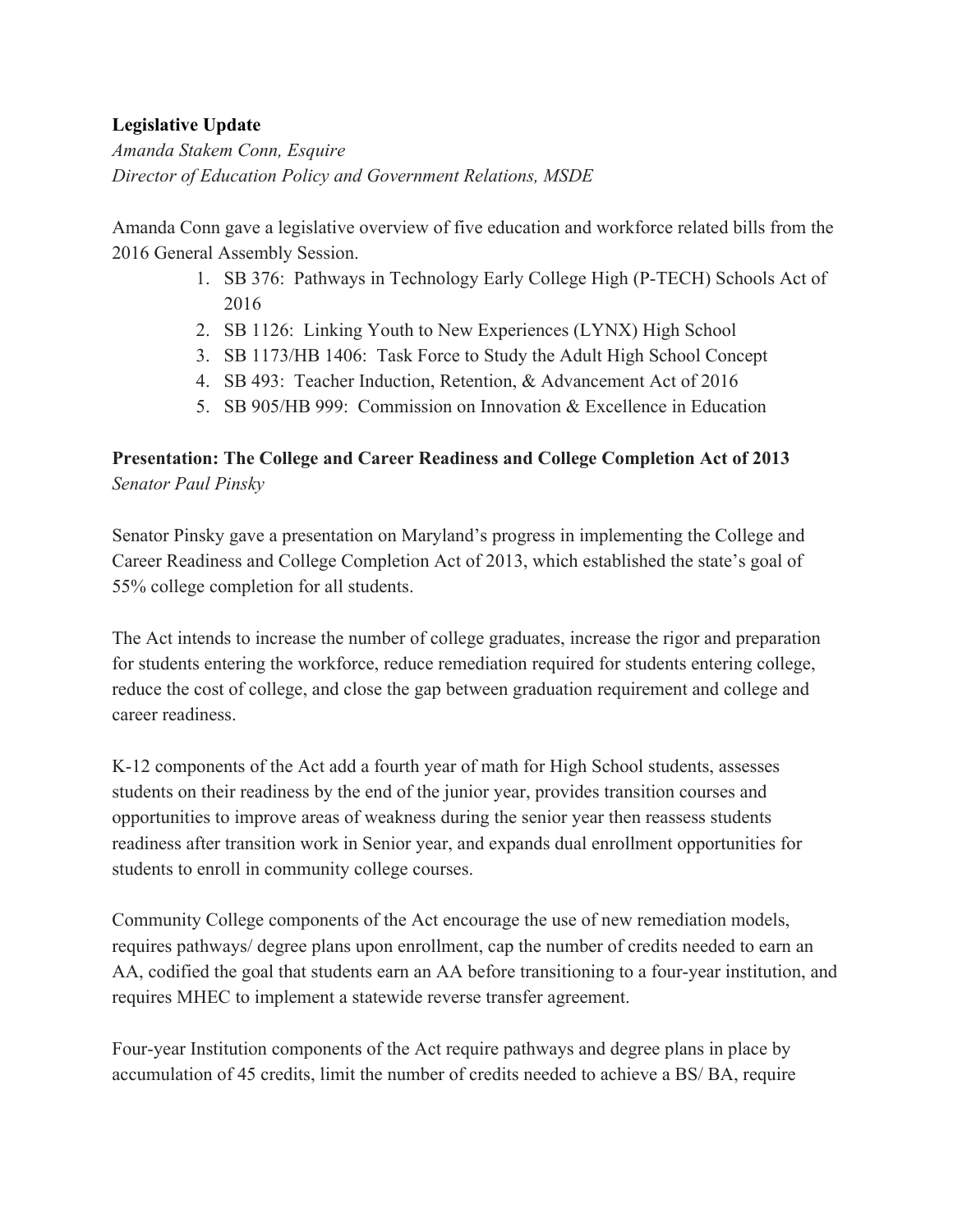MHEC to develop a statewide transfer agreement for at least 60 credits, and requires institutions to dedicate financial aide for students that transfer with an AA.

The Act creates a publicity campaign to recruit 'near-completers' to return and complete college, creates a single point of entry for students wishing more information about completion, and creates a fund to assist students whose only barrier was tuition.

Senator Pinsky noted that the P-20 Council is to complete a biennial report on the progress of implementing the Act, and a workgroup has been formed and is currently working on the report.

Secretary Fielder noted that MHEC will complete the transfer agreements by the July 1 deadline.

Secretary Schulz noted that the MLDS published a report on Dual Enrollment which will be updated again this year and will be included in the P-20 report.

## **Presentation: MLDS Current and Planned Research Agenda**

*Ross Goldstein, Executive Director, MLDS* 

Ross Goldstein, Executive Director of the Maryland Longitudinal Data Center, distributed a copy and discussed the Center's current research agenda and explained the importance of feedback from the P20 Council on future research agendas. Ross noted the Center is developing and publishing data dashboards on its website to publicize completed research. Access the dashboards at [www.MLDSCenter.org.](http://www.mldscenter.org/)

## **Workgroup Reports**

## **Workforce Development Workgroup**

*Chancellor Bob Caret, Chair* 

This workgroup will leverage educational data to fully assess both short and long term workforce needs to better understand if the state is educating students for 21st century jobs in STEM fields.

Chancellor Caret noted the workgroup is studying the job requirements in STEM fields and IT, and have found that all STEM areas have jobs that focus on a four-year degree (80%), but healthcare fields have different pathways.

The workgroup is reaching out to the GWIB to determine if there is a gap analysis between education and workforce skills needed, refining the research to determine if additional assistance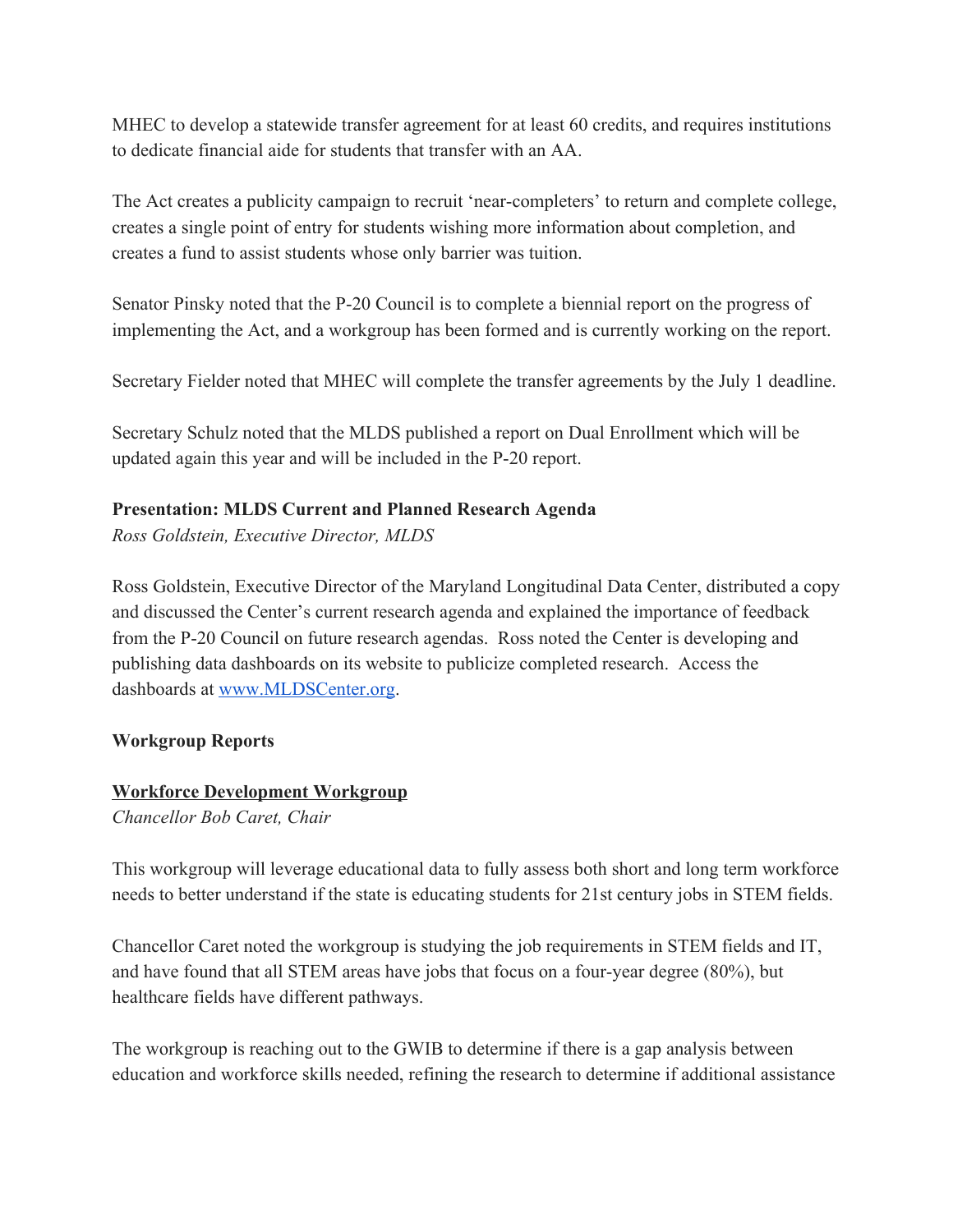is needed, and is studying the MLDS research agenda to determine if additional research questions are needed.

# **GED Workgroup**

*Jeff Ferguson, Chair* 

This workgroup is studying impediments to employment and make recommendations to decrease barriers to employment through nontraditional adult education programs.

Workgroup members are planning to meet with representatives of Anne Arundel Workforce Development Center (June 29) and Anne Arundel Community College and AAPS to discuss developing a volunteer GED tutoring program.

# **Teachers Workgroup**

Dr. Shapiro pointed out that SB 493, the Teacher Induction, Retention, & Advancement Act of 2016 was passed into law. It requires MSDE to form a committee to look at the recommendations and members of the P20 Council workgroup will be on it and will work together. The P20 workgroup will monitor the MSDE Committee and anticipates their first interim report due to the General Assembly November 1, 2016.

# **Maryland College & Career Ready Standards (MCCRS)/PARCC Workgroup**

*Heather Lageman, Chair* 

This workgroup is researching and analyzing data to ensure that Maryland College and Career-Ready Standards (MCCRS) and PARCC Assessments accurately reflect the State's college and career readiness initiatives.

The MCCRS/PARCC Workgroup held meetings on February 16, 2016 and April 19, 2016. Resources and information were shared and an engaged discussion took place. Our work will continue this year to develop recommendations that will support our charge to "research and analyze data to ensure that MCCRS and PARCC Assessments accurately reflect the State's college and career readiness initiatives." For this work, the group decided on two priority areas:

**Priority Area 1:** P-20 will communicate to broad stakeholder groups the value of globally competitive standards and assessments to support the good teaching and learning that bolsters a strong Maryland, and how they support strong citizens and a robust economy in our state.